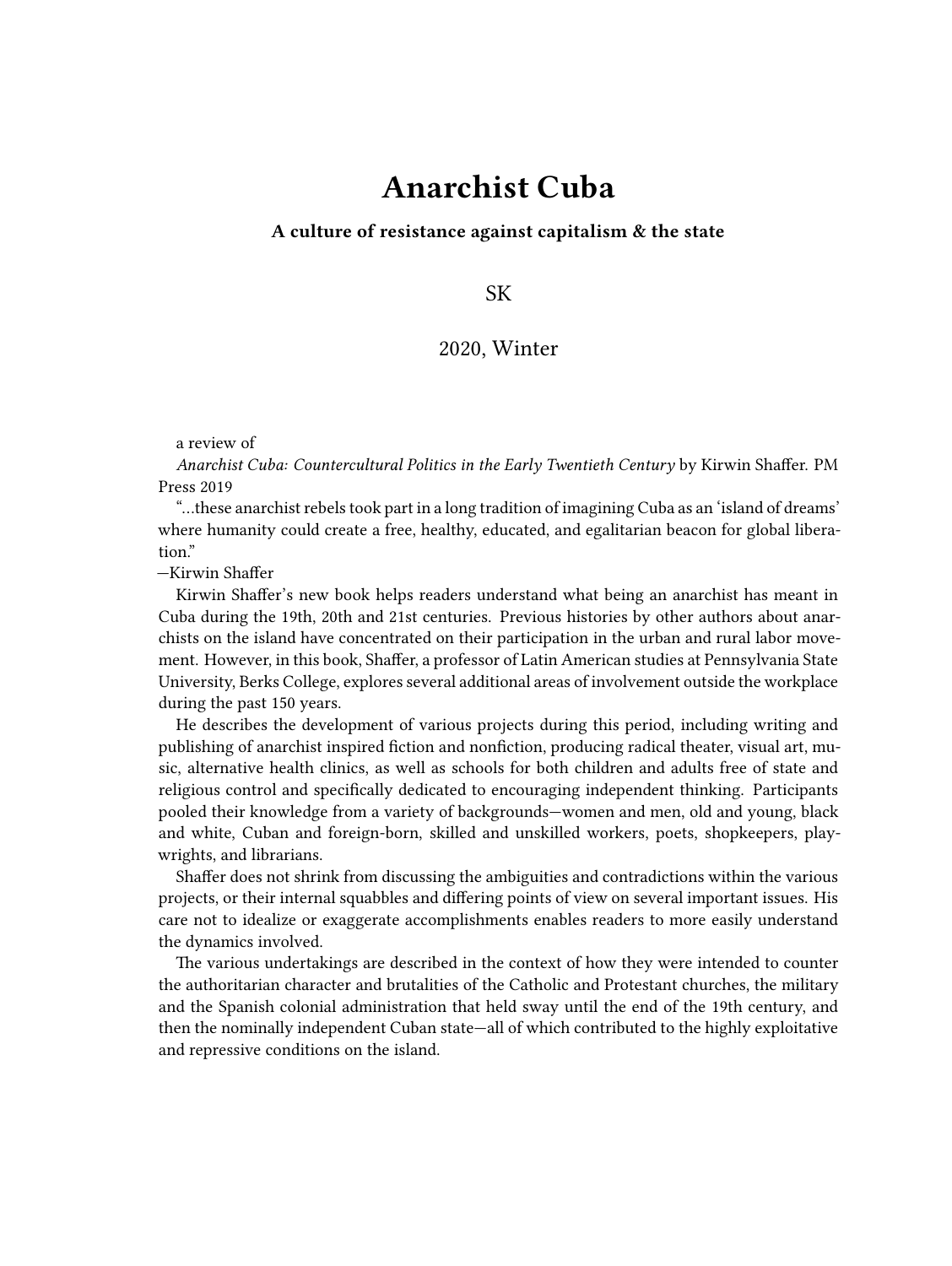Shaffer discusses how anarchist projects responded to, and helped shape the popular understanding of concepts such as freedom, equality, identity, and progress. Part of this involved fighting against racism, for women's equality, and uniting the working-class across racial, national, and gender lines. By the 1890s, Shaffer tells us, anarchists in the Cuban labor movement were able to play a major role in fostering class ties among people of diverse origins and race, as well as in excluding party affiliation from union activities.

He also delineates the major differences between anarchist and Marxist groups, which were active in Cuba from the 19th century on, especially the strategies for dissent each chose. Marxists concentrated on building organizations to train and guide/supervise the proletariat at the work place, in daily life, and at the ballot box. The anarchists were strongly committed to means that coincided with desired future ends, such as encouraging the independence and self-activity of students and workers while fighting against unjust working and living conditions.

They recognized the struggle against domination as connected to the immediate construction of the means of resistance. Anarchists designed their projects specifically to improve the lives of women, men and children in the present as well as to prepare them for a social transformation sometime in the future.

Shaffer devotes three chapters to exploring the anarcho-naturist influence among Cuban anarchists. The naturist movement, which developed in Europe and North America during the late 19th and early 20th centuries, focused on alternative personal health and lifestyle practices, such as adopting a simple, inexpensive and nutritious vegetarian diet, getting lots of outdoor exercise, practicing nudism, living in small villages where everyone can know each other, and doing whatever possible to combat the effects of industrial mass society.

In Cuba, several anarchist writers and artists shifted the naturist movement's focus away from primarily individual health concerns to an emphasis on social emancipatory themes by writing news stories, essays, novels, plays and advice columns that were widely available beyond anarchist circles. This cultural influence persisted into the 1950s even as the anarcho-syndicalist movement was significantly weakened by government repression and the consolidation of the Cuban Communist Party.

Although anarchists from all tendencies were interested in ways to improve health, anarchosyndicalists (especially in the cafe and restaurant unions) and anarcho-naturists were particularly focused on aspects of daily life that disproportionately affected the young and the working poor. They emphasized learning and teaching alternative medicine to help people deal with health problems of modern society, including ill-health brought about by harsh factory and field work, as well as diseases caused by cramped and poorly ventilated living quarters.

Some went even further and offered deep criticisms of modern civilization—sometimes from an idealized perspective on pre-modern conditions and other times from a more sophisticated point of view involving a critique of the modern city as the direct consequence of industrial exploitation of the natural world, approaching the breaking point.

Other anarchists criticized what they viewed as the anarcho-naturists' idealization of nature, and the concepts of what were supposedly nature's laws as tending toward mystification.

Although they were internationalists, many anarchists played a significant part in inspiring and fighting for Cuban independence from Spanish colonialism in the 1890s. It was their hope that the struggle against injustice and imperialism would be the prelude to a domestic and later international social revolution.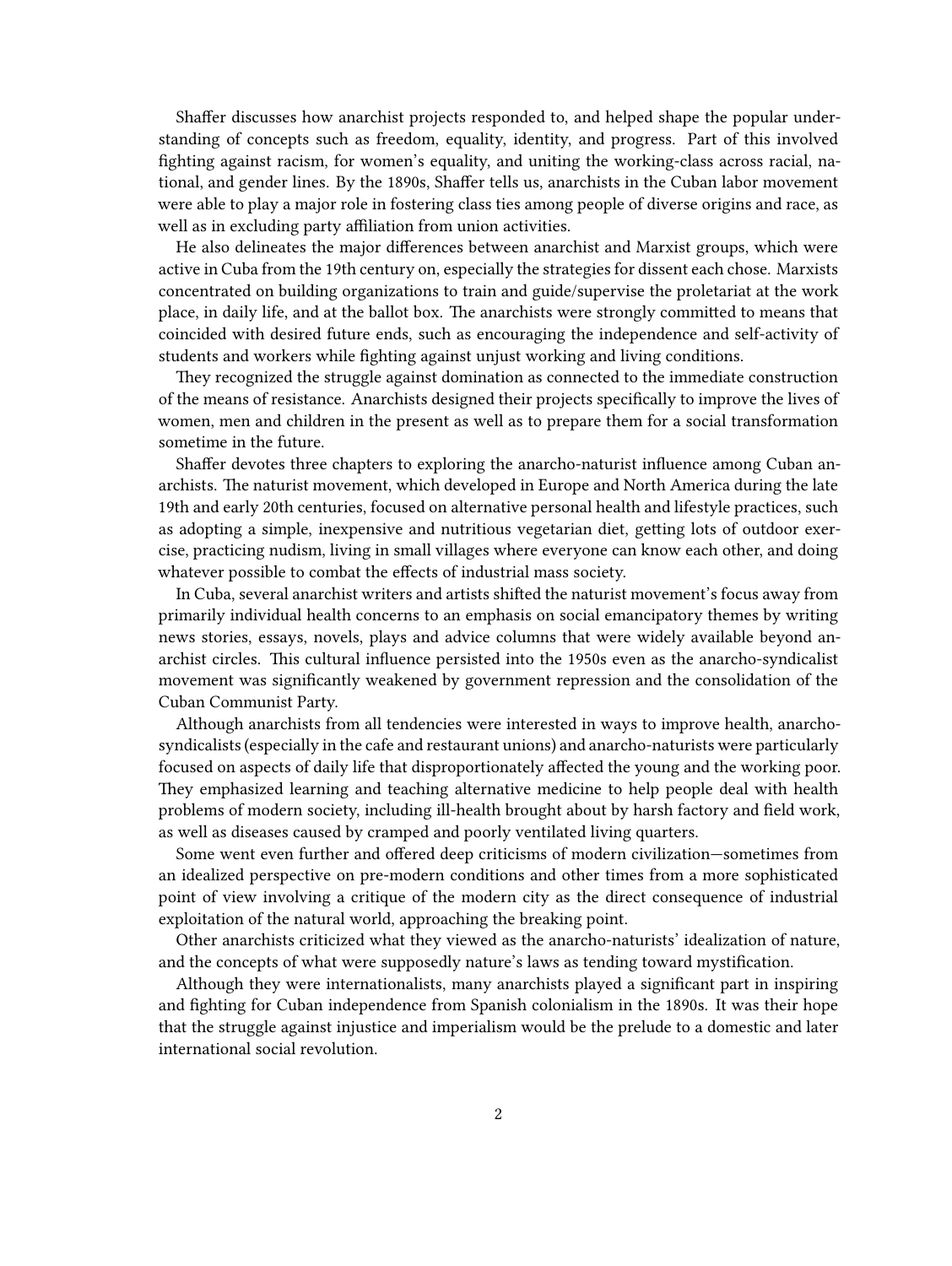Some anarchists warned it was a mistake to put hope in a nationalist struggle. Sadly, the U.S. government with the cooperation of local Cuban elites proved them correct. After the war of independence, capitalist exploitation on the island was intensified.

Nevertheless, anarchists in Cuba continued their various projects, advocating decentralized self-organization, and challenging the authoritarian practices of the foreign and domestic elites who were blocking the way to the broad social change that so many desired. They continued to criticize centralization and the concentration of wealth, along with the degradation of the environment and human physical and mental health caused by the greed of those in power.

There were major crackdowns against radical activities in Cuba from 1914 on, and the anarchist movement was severely impacted. However, anarchists continued to be influential because they refused to compromise with the ruling powers, persisting in militantly advocating and disseminating perspectives that challenge their authority.

On the other hand, beginning in the 1920s operatives of the Cuban Communist Party (Partido Socialista Popular, PSP) chose to make compromises with the various dictatorial governments in order to be allowed control of the labor unions and other perks. The Communist-dominated Cuban Workers Confederation (Confederación de Trabajadores de Cuba, CTC) purged anarchists and other militant labor activists.

In response, anarchists formed the Libertarian Association of Cuba (Asociación Libertaria de Cuba, ALC) in 1943. The ALC challenged the government and the Communists, while working to resurrect independence and autonomy within the labor movement. In the 1950s, the ALC joined other revolutionary groups in armed resistance to the dictatorship.

By the time that Castro's men landed in Cuba in 1956, the ALC had groups functioning throughout Cuba—in Havana, Pinar del Rio, San Cristóbal, Artemisa, Ciego de Avila, and Manzanillo. Anarchists challenged the dictatorship in the cities through their participation in revolutionary movements such as the Directorio Revolucionario and the Federation of University Students.

In addition, the ALC meeting hall became a center for the distribution of information related to the struggle as well as a place where some of Castro's July 26th Movement members trained to use firearms.

In response, the right-wing Batista dictatorship imprisoned, disappeared, and tortured ALC members.

Immediately following Castro's takeover in 1959, anarchists joined in what they hoped would be the long-awaited social revolution. But they became increasingly disturbed about the new government's top-down, centralized, bureaucratic solutions to Cuba's pressing social problems.

By March of 1961, it became impossible for anarchists to voice their concerns openly as their publications and organizations were shut down and activists imprisoned. Many, but not all, chose exile where they could continue to openly advocate anarchist alternatives.

Kirwin Shaffer's contextualized history makes it clear why and how anarchist inspired oppositional activities have never been extinguished on the island, despite ongoing government supervision and surveillance, along with periodic political crackdowns.

As long as anarchist rebels in Cuba are able to dream of and create autonomous, nonauthoritarian projects, the future holds multiple possibilities for individual freedom and social solidarity.

SK is a longtime supporter of Cuban anarchists.